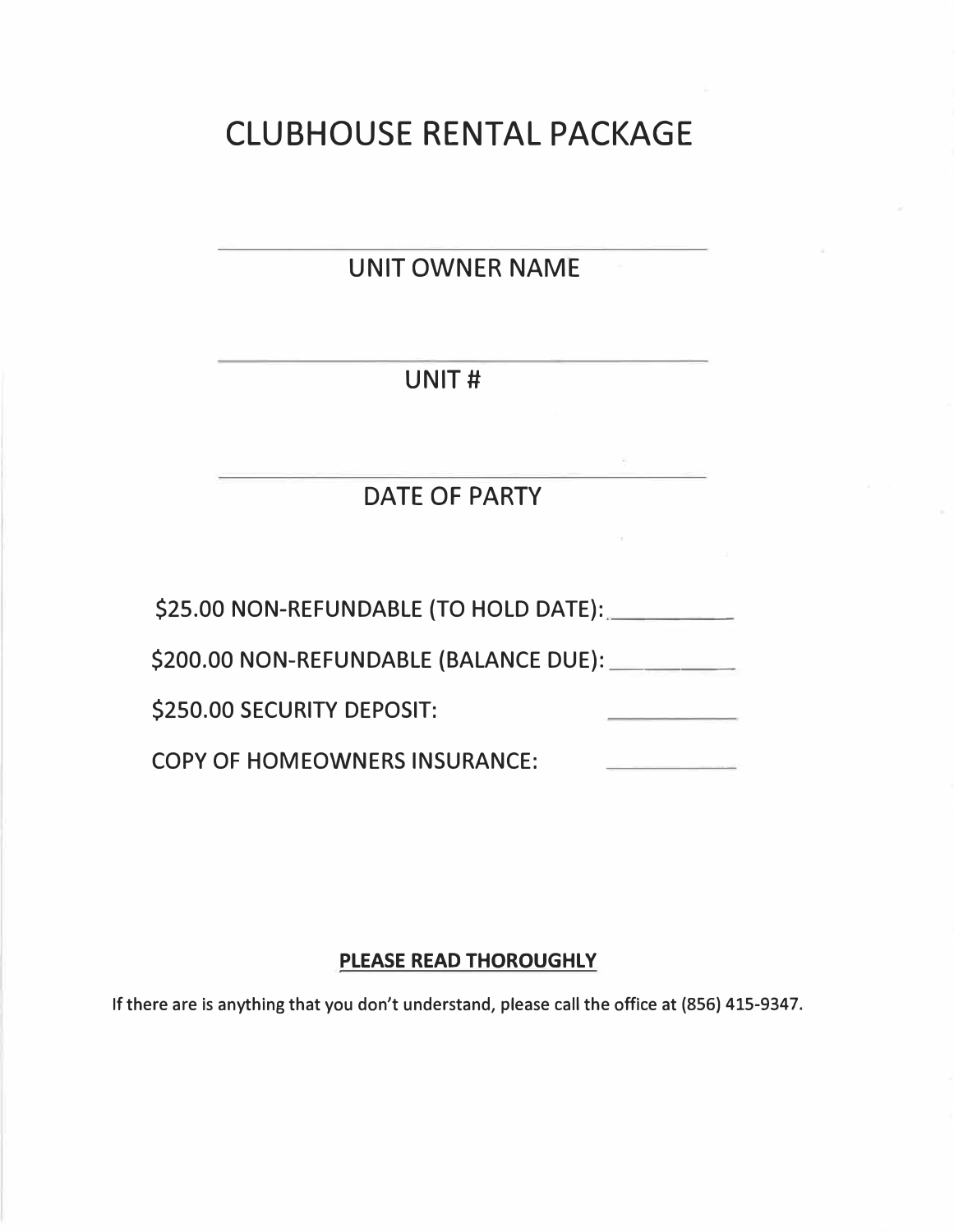### **APPLICATION TO RESERVE THE CLUBHOUSE**

| (OWNER) NAME:              | ADDRESS:                 |
|----------------------------|--------------------------|
|                            |                          |
| HOME PHONE:                |                          |
|                            | HOURS REQUESTED:         |
| NUMBER OF GUESTS EXPECTED: |                          |
|                            |                          |
|                            | COMMENTS:<br>Chevrolet C |

### **USE OF CLUBHOUSE**

Clubhouse is available by reservation for the personal use ofthe residents. Residents must be present for the entire function. The Clubhouse is not intended for the use of Associations, business, clubs, or social groups outside of the immediate community.

#### **DEPOSIT INFORMATION**

The charge for the rental of the Clubhouse is \$225.00 per date reserved. **(NON-REFUNDABLE)**  The deposit required against damages and/or cleaning is \$250.00 **(DEPOSITED UPON RECEIPT AND REFUNDED (BY CHECK) WITHIN 30 DAYS AFTER INSPECTION)**

The above two checks **must** be made payable to the V ABCA (VILLAGES AT BERKLEY CONDO ASSOC.) The \$225.00 non-refundable charge is to be paid in two installments: \$25 up front to hold the clubhouse reservation and the additional \$200 to be paid at least **fourteen (14) days prior to the rental date.** The \$250 refundable security deposit is to be paid **fourteen (14) days prior to the rental date.** Any damages over \$250.00 will be charged to the resident who rents the clubhouse. If the clubhouse is not cleaned and vacuumed in a satisfactory manner, \$100.00 of the deposit will be retained for the Managing Agent to hire a cleaning service. The deposit on damages and cleaning is refundable upon inspection ofthe clubhouse by a representative of the Managing Agent. **(If deposits are not received, reservations will be cancelled.)** In the event a deposit check is returned NSF the Association may withhold your privilege to rent the clubhouse in the future.

#### **RULES GOVERNING USE OF THE CLUBHOUSE**

- 1. Association dues must be current.
- 2. A copy of resident's homeowner's insurance policy **(H06)** must be given to the office
- 3. Reserving the clubhouse **does not** entitle guests to use or reserve either the pool or the tennis courts.
- 4. Shirts and shoes must be worn at all times. **NO WET SWIMSUITS!**
- 5. Clubhouse hours are until 12 AM for private parties.
- 6. You are required to bring your own supplies and vacuum cleaner to clean the clubhouse after the function.
- **7. NO DECORATIONS ARE PERMITTED TO BE ATTACHED TO THE CEILING OR WALLS.**
- 8. Please remember to put out all lights before leaving.
- 9. Make sure that all doors are locked!